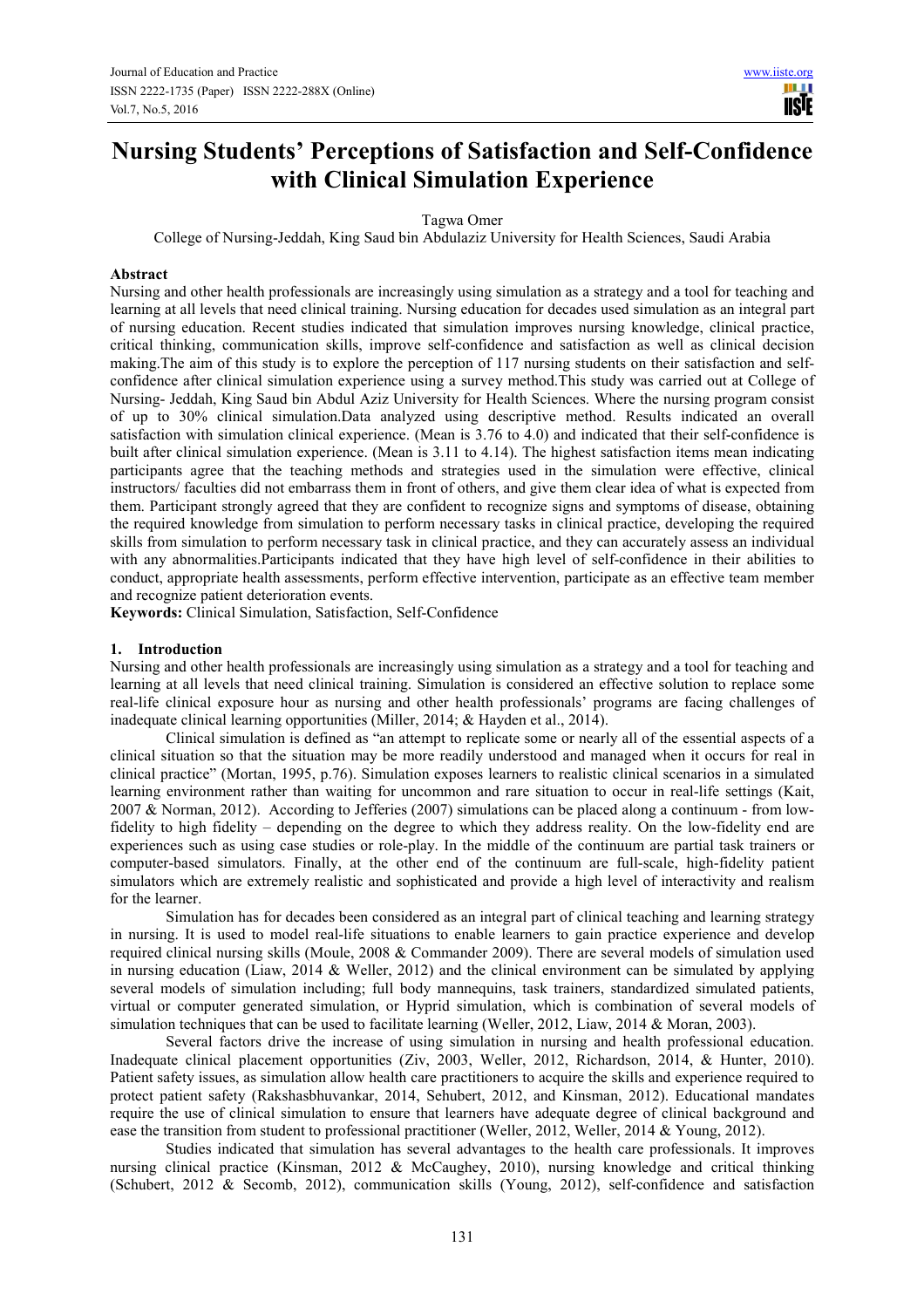(Jeffries and Rizzolo, 2006, Sherril, 2009, & Raman, 2011), and clinical decision making (Powell-Laney, S., Keen, C., & Hall, K. (2012).

This research is based on the Nursing Education Simulation Frame-Work of (Jeffries 2005, 2007) which was reported in her book Simulation in Nursing Education. The framework is developed to help design, implement, and evaluate simulation in nursing education. The nursing education simulation framework has five major components: The Simulation Design Characteristic, educational Practices, teacher Characteristics, students Characteristics, and the Simulation Outcomes which includes learning knowledge, skill performance, critical thinking, learner satisfaction and self-confidence.

Evaluating the learning outcome of simulation and the effect on actual health care outcomes remain a challenge. More research is needed to evaluate the learning outcomes of simulation learning method.

## **2. Aim of the Study**

This study was designed to measure the two components of the outcomes that implied by Jeffries, (2007) model, which are learner satisfaction and self-confidence. The remaining outcomes are measured by the summative and formative evaluation either theoretical of practical exams.

The study specifically sought to:

- 1. Examine the students' levels of satisfaction and self-confidence related to their simulation learning experiences.
- 2. Explore the interrelationships between satisfaction, self-confidence the demographic characteristics of students.

# **3. Subjects and Methods**

# **3.1. Study Settings**

This study was carried out at College of Nursing- Jeddah, King Saud bin Abdul Aziz University for Health Sciences, involving Bachelor of Science in Nursing (BSN) students. The college offers two undergraduate nursing programs; one is a four-year program for high school graduates (Stream 1) and the other an accelerated program for Bachelor of Science graduates (Stream 2). Up to 30% of clinical teaching and learning occur by using low fidelity to high fidelity simulation strategies.

## **3.2 Sample selection**

The convenience sampling technique was applied to select a sample of BSN students enrolled in courses that have clinical simulation components, covering different levels and specialties.

## **3.3Study Design**

## **3.3.1Data Collection and Data Management**

A self-report method involving questionnaire completion was applied. The structured questionnaire consisted of three parts.

Part one elicited socio demographic data, including age, stream, and course. This part was developed by the researcher to enable her to examine the interrelationships between the demographic variables, satisfaction and self-confidence.

Part two included a 23 item satisfaction scale. This scale was adopted from two previously developed tools, namely the NLN (2006), that measures satisfaction and self-confidence of student after simulation experience. Its reliability was previously established using Cronbach's alpha and the reliability coefficient was 0.94. Items were also derived from a multidimensional instrument to measuring nursing students' academic satisfaction by Dennison and El-Masri (2012), only the Clinical Teaching Subscale was used in developing the satisfaction section of the questionnaire used in this study. The previously obtained reliability coefficient for the Clinical Teaching Subscale was 0.90.

Part three: self-confidence survey. This apart included 13 items and was adopted from two previously developed tools, namely the NLN (2006) tool ( $\alpha$  = 0.87). Items were also adapted from Hicks (2006), which was published in the work by Hicks and Li (2009). Reliability was established using Cronbach's alpha for self $confidence = 0.96.$ 

Part one and two of the survey was a five scale Likert Scale describing to what extend participants agree or disagree with the statements.

- Content and Face Validity of the instrument was established through several activities: 29
- 1. Extensive literature review was done on satisfaction and self-confidence of student related to clinical learning especially with clinical simulation.
- 2. Face validity was established through independent expert opinion. The questionnaire was distributed to 12 clinical and educational experts in field of nursing. They judged the questionnaire using a checklist that contains items on clarity, relevance, simplicity, breadth, appropriateness, length, and completion time.
- 3. Content validity also established through distributing the questionnaire survey to 10 students. They also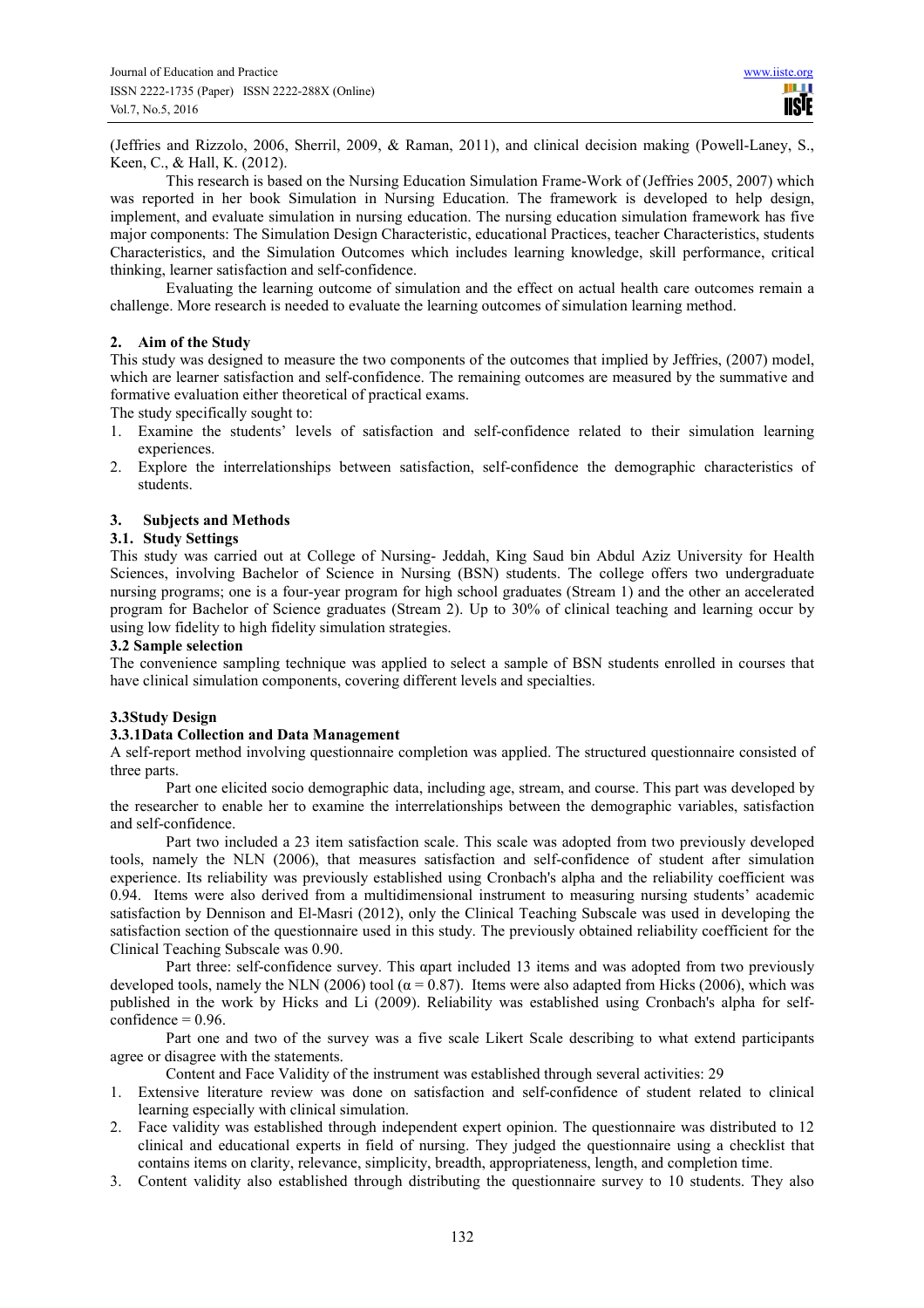judged it with reference to clarity, relevance, simplicity, breadth, appropriateness, length, and completion time.

Minor revisions were made to the questionnaire based on the comments received by the experts and students.

## **3.3.2Ethical Considerations**

The investigator of this study complied with the ethical principles of respect for humans and the right to full disclosure, justice which includes the right to fair treatment and the right to privacy, and last principles of autonomy (Newman, Lim, & Pinda. 2013). Approval of this study was obtained from the Human Subject Board the College of Nursing- Jeddah, King Saud bin Abdul Aziz University for Health Sciences for the purpose of protection of participants in the study.

All participants received an invitation letter with each questionnaire ensuring that the participation is voluntary. This letter contained the purpose of the study, research procedure, and a guarantee to maintain anonymity and confidentiality of the information. No names were disclosed in any questionnaire.

## **3.3.3Data analysis plan**

The collected data was analyzed using SPSS version 20. Different methods of data analysis were performed, including descriptive analysis (mean & standard deviation) and bivariate statistics (correlation).

## **4.Results**

The total number of participants in this study were 117 female student nurses; 86 (73.5%) representing stream one and 31 (26.5%) representing stream two. Of the 150 questionnaires which were distributed to students, 117 (78%) returned appropriately completed questionnaires. The participants' age ranged from 19 to 28 ( $\bar{x}$  = 22.42;  $\pm$ 2.06). The participants were registered for courses as indicated in Table 1.

| rabit 1. Distribution or participants by Courses |                    |            |  |  |  |
|--------------------------------------------------|--------------------|------------|--|--|--|
| Course                                           | Number of students | Percentage |  |  |  |
| Med surge                                        | 31                 | $26.5\%$   |  |  |  |
| Pediatric                                        | 27                 | $23.1\%$   |  |  |  |
| Maternity                                        | 27                 | $23.1\%$   |  |  |  |
| Critical Care                                    | 32                 | 27.4 %     |  |  |  |
| Total                                            | 117                | 100 %      |  |  |  |

**Table 1: Distribution of participants by Courses** 

The satisfaction and self-confidence surveys were tested for reliability for this study. Both were found to have high Cronbach's Alpha as showed in Table 2.

**Table 2: Reliability Statistics for the satisfaction and Self-Confidence survey** 

|                  | Section B: Satisfaction | Section C: Self-Confidence |
|------------------|-------------------------|----------------------------|
| Number of items  |                         |                            |
| Cronbach's Alpha | .897                    | .87                        |

The results of the satisfaction scale ( $\alpha$  = .897) indicated overall satisfaction with simulation ( $\overline{x}$  = 3.76 to 4.0). The participants mostly agreed with each statement and some strongly agree with the question statements. The highest satisfaction items mean indicating participants agree that the teaching methods and strategies used in the simulation were effective, clinical instructors / faculties did not embarrass them in front of others, and give them clear idea of what is expected from them. Table 3 shows the satisfaction survey with the means of its items sorted from higher to lower mean.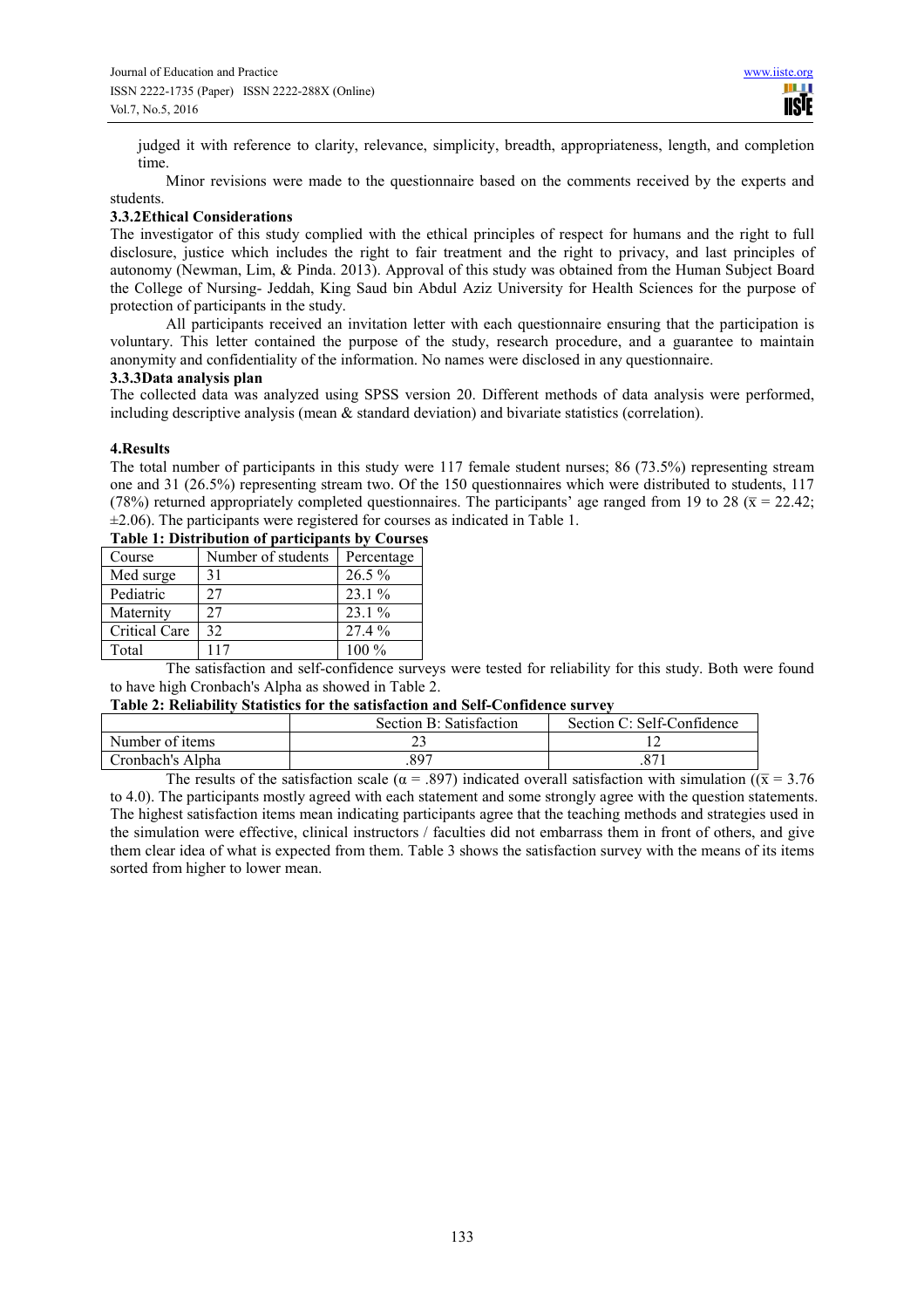## **Table 3: Satisfaction Survey items arranged from higher to low mean**

| <b>Satisfaction Items</b>                                                                   | Mean | <b>SD</b> |
|---------------------------------------------------------------------------------------------|------|-----------|
| The teaching methods used in simulation were effective                                      | 4.09 | 0.743     |
| Clinical instructors/faculties did not embarrass me in front of others                      | 4.06 | 0.735     |
| Clinical instructors/faculties give me clear ideas of what is expected from me during a     | 4.04 | 0.621     |
| clinical rotation                                                                           |      |           |
| I enjoyed how my instructor/faculty conducted the simulation sessions                       | 4.00 | 0.707     |
| The teaching materials used in this simulation were motivating me to learn                  | 4.00 | 0.67      |
| The teaching methods used in simulation were helpful                                        | 3.98 | 0.799     |
| Clinical instructors/faculties are making me feel comfortable about asking questions        | 3.98 | 0.788     |
| Clinical instructors/faculties assign me to cases/scenarios that are appropriate for my     | 3.98 | 0.682     |
| level of competence                                                                         |      |           |
| Clinical instructors/faculties view my mistakes as part of my learning                      | 3.97 | 0.675     |
| Clinical instructors/faculties are open to discussions and different opinions               | 3.95 | 0.655     |
| Clinical instructors/faculties demonstrate a high level of knowledge and clinical           | 3.95 | 0.68      |
| expertise                                                                                   |      |           |
| Clinical instructors/faculties give me sufficient guidance before I perform technical       | 3.94 | 0.746     |
| skills                                                                                      |      |           |
| Clinical instructors/faculties are approachable                                             | 3.93 | 0.704     |
| Clinical instructors/faculties provided feedback at appropriate times.                      | 3.92 | 0.767     |
| Clinical instructors/faculties facilitate my ability to critically assess my client's needs | 3.91 | 0.738     |
| Clinical instructors/faculties give me verbal and written feedback concerning my            | 3.91 | 0.702     |
| simulation experience                                                                       |      |           |
| Clinical instructors/faculties are available when needed                                    | 3.91 | 0.682     |
| Clinical instructors/faculties provide enough opportunities for independent practice in     | 3.91 | 0.726     |
| the lab and clinical sites                                                                  |      |           |
| The simulation provided me with a variety of learning materials and activities to           | 3.85 | 0.867     |
| promote my learning process                                                                 |      |           |
| The way my instructors/faculties conducted the simulation was suitable to the way I         | 3.85 | 0.746     |
| learn                                                                                       |      |           |
| Clinical instructors/faculties encourage me to link theory to practice                      | 3.85 | 0.727     |
| Faculty members behave professionally                                                       | 3.84 | 0.84      |
| Instructors/faculties are consistent among different clinical practice and lab sessions     | 3.76 | 0.625     |

Data elicited from self-confidence scale indicated overall high levels of self-confidence as a result of with simulation. Participants indicated that their self-confidence is built after clinical simulation experience. (Mean is 3.11 to 4.14). Participants either agreed or strongly agreed with the statements related to selfconfidence. They indicated that they were particularly confident that they were able to recognize signs and symptoms of disease, able to obtain the required knowledge and skills to perform necessary tasks in clinical practice. In addition, they indicated that they could accurately assess an individual with any abnormalities. Table 4 shows the results pertaining to the self-confidence scale.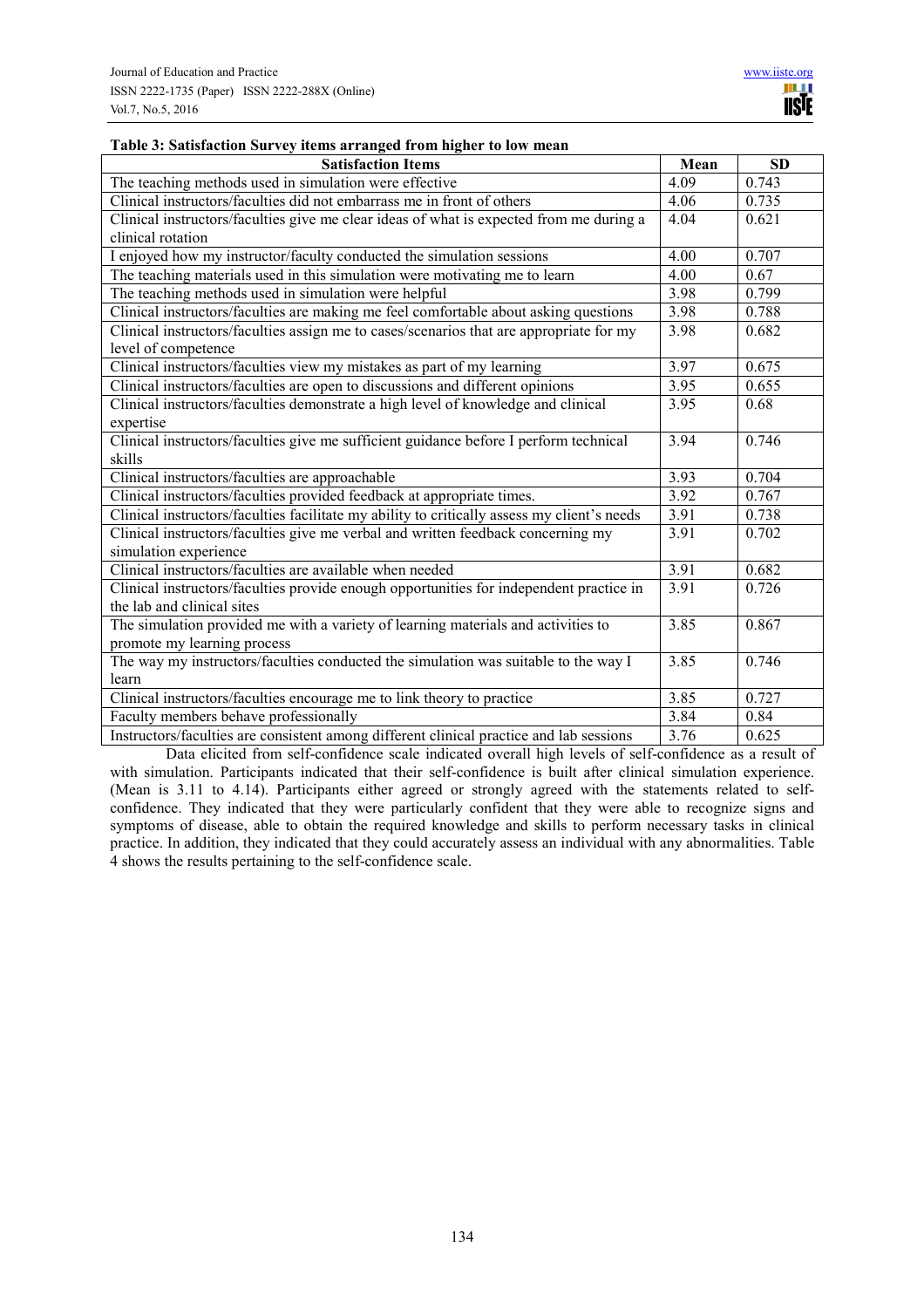**TISTE** 

## **Table 4: Self-Confidence Survey**

| <b>Self Confidence</b>                                                                       | Mean | <b>SD</b> |
|----------------------------------------------------------------------------------------------|------|-----------|
| I am confident that I can recognize signs and symptoms of diseases                           | 4.14 | 0.777     |
| I am confident that I am obtaining the required knowledge from simulation to perform         | 4.13 | 0.719     |
| necessary tasks in a clinical practice                                                       |      |           |
| I am confident that I am developing the required skills from simulation to perform           | 4.11 | 0.713     |
| necessary tasks in clinical practice                                                         |      |           |
| I am confident that I can accurately assess an individual with any abnormalities             | 4.06 | 0.676     |
| I am certain that I can accomplish my intended learning goals                                | 4.06 | 0.687     |
| I am confident that I am mastering the content of the simulation activity that my            | 4.04 | 0.607     |
| instructors presented to me                                                                  |      |           |
| I am confident that I can deal efficiently with unexpected events                            | 4.03 | 0.689     |
| I am confident that I can develop appropriate nursing care plan for individuals with any     | 4    | 0.601     |
| abnormalities                                                                                |      |           |
| I am confident that the simulation covered critical content necessary for the mastery of the | 3.99 | 0.623     |
| curriculum                                                                                   |      |           |
| I can handle whatever comes my way in clinical practice                                      | 3.99 | 0.659     |
| I am confident that I can always manage to solve difficult problems if I try hard enough     | 3.96 | 0.687     |
| I am confident that I can evaluate the effectiveness of my interventions for an individual   | 3.93 | 0.691     |
| with any abnormalities                                                                       |      |           |
| I am confident that I can appropriately intervene to meet the need of an individual with     | 3.91 | 0.695     |
| any abnormalities                                                                            |      |           |

The Nursing Education Simulation Framework (Jeffries, 2007), proposes that the outcomes of satisfaction and self-confidence are due to combination of factors related to demographic characteristics. In this study correlation is tested using different methods. The Spearman's test correlations were performed and results indicated that satisfaction had a statistically significant correlation with age. ( $P = .000$ ). Mann-Whitney Test was performed and result indicated that satisfaction had a statistically significant correlation with Stream ( $P = 0.000$ ) ANOVA Kluskle Walls test indicated that satisfaction had a statistically significant correlation with the courses  $(P = .002)$ . These result are presented in Table 5. In regard to self-confidence the results indicated that there was no statistically significant correlation with any of the demographic characteristics age, stream or the course. Result are shown in Table 6.

|  |  | Table 5: Correlations of Satisfaction with Demographics |  |  |
|--|--|---------------------------------------------------------|--|--|
|--|--|---------------------------------------------------------|--|--|

|                         | Age<br>(Spearman's Test) | <b>Stream</b><br>(Mann-Whitney Test) | Course<br>(ANOVA Test) |
|-------------------------|--------------------------|--------------------------------------|------------------------|
| Pearson Correlation     | $-371**$                 | $-353**$                             | $-.288**$              |
| Sig. $(2)$<br>– tailed) | 000                      | .000                                 | .002                   |

\*\* Correlation is significant at the 0.01 level (2- tailed)

| Table 6: Correlations of Self-Confidence with Demographics |  |  |  |
|------------------------------------------------------------|--|--|--|
|                                                            |  |  |  |

|                        | Age                        | <b>Stream</b> | <b>Course</b> |
|------------------------|----------------------------|---------------|---------------|
| Pearson<br>Correlation | $\Omega$<br>$\sim$<br>.190 | .097<br>-     | .098<br>-     |
| Sig.<br>tailed)        | $\gamma$ $\alpha$<br>. 138 | 200<br>ر ريے. | .296          |

#### **5.Discussion**

Assessing nurse student satisfaction with their learning and self-confidence can provide a baseline for developing and executing educational program for nurses that improve their knowledge acquisition and clinical practice.

The results of this study showed that participants were satisfied with their learning and that the clinical simulation session improved up their self-confidence. Students indicated high satisfaction because e.g. the methods used in simulation were effective and give them clear ideas of what is expected from them. Also students indicted that learning by simulation enables them to improve and retain knowledge e.g. can recognize signs and symptoms of diseases and can perform necessary tasks in a clinical practice. These knowledge acquisition abilities improve their self-confidence. The result of this study is congruent with several studies done in different professions including nursing where results indicated that there is high learner satisfaction with learning by the clinical simulation and that learner's confidence in their skills (Bearnson & Wiker, 2005; Jeffries, 2007; Jefferies & Rizzolo, 2006; Laschinger et al. 2008; Mortan, 1995; Mould, White, & Gallagher, 2011; Hicks, Coke, & Li, 2009; Kiat, Mei, Nagammal, & Jonnie, 2007; & Agha, Alhamrani, & Khan, 2015).

Satisfaction with learning has statistical significant correlation with age, stream and course. This is also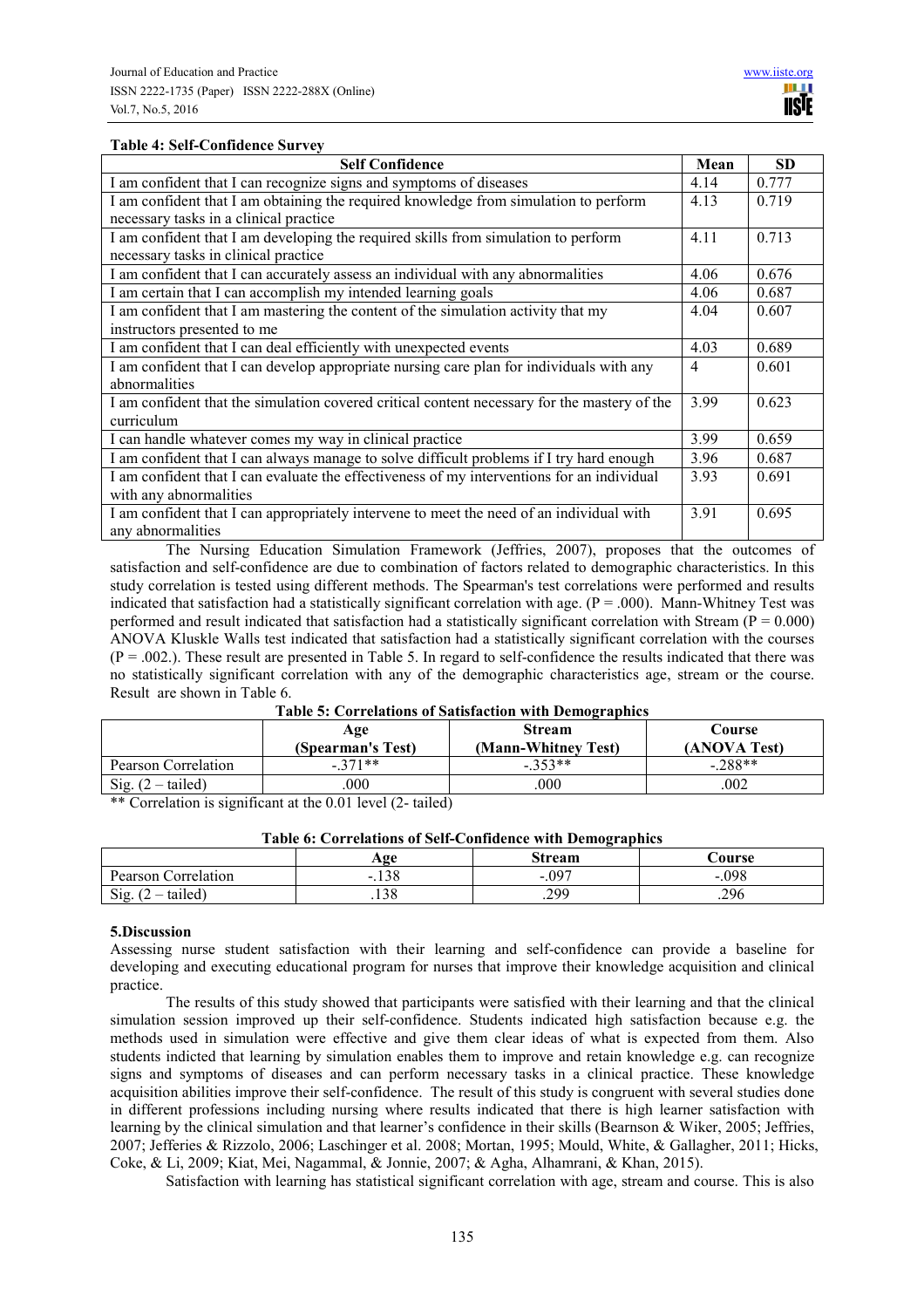in congruent with Nursing Education Simulation Framework by Jefferies (2007) as it suggests that the outcomes of satisfaction and self-confidence are due to combination of factors related to demographic characteristics. In this study self-Confidence did not have statistical significant correlation with demographic characteristics (age, stream, courses). In a study that evaluated the effect of a computerized training simulator on the retention of neonatal resuscitation skill participants indicated that their satisfaction as well as their level of self-confidence are high because simulation made learning interesting and creative and helped to prepare them to deal with real emergency in the future (Curran, Aziz, O'Young, & Bassell, 2004).

Although Alinier at al. (2006), indicated that their study was unable to determine whether or not the use of simulation leads to a higher level of confidence, several studies indicated that their confidence in their skills increase after simulation activity (Bearnson, 2005; Hicks, Merritt, & Elstein, 2003; & Laschinger, 2008)

Nurses must have high level of self-confidence in their abilities to conduct, appropriate health assessments, perform effective intervention, participate as an effective team member and recognize patient deterioration events (Hart, Spira, & Moreno, 2014). The confidence scale in this study indicated high means for items that are considered essential elements for recognizing clinical determination as indicated by Australian Commission and Quality & Safety in Healthcare. (ACSQHC, 2010), which include assessment and documentation (Buykx, 2011; Kinsman et al. (1), 2012; Kinsman et al. (2), 2012).

The result of this study is congruent with a recent study done at College of Medicine Riyadh where medical students were found to be satisfied with simulation based education (ACSQHC, 2010).

## **6.Conclusion**

The result of this study ensure that using simulation as a strategy for clinical education promote student satisfaction with their learning and improve self-confidence. Simulation prepare the student to for real-life experience and speed the transition to professional career. Although simulation proved as an effective strategy for learning it is still it cannot replace the real-life practice experience but has to be used as an adjunct with it. Nurse educator have to be very developed in the area of simulation so as to use it in their training of student and staff nurse for better outcome.

## **7.Limitation**

This study has some limitations. The first limitation is, the study is done in one college. Second, the population is small which makes it difficult for generalization of the result. Also, the sampling process is convenient sample due to the small number of population. Despite this limitation the result of this study indicated high mean for both outcomes satisfaction with learning and self-confidence.

## **Acknowledgment**

Researcher extends her thanks and appreciations to all participants who voluntarily to take time and filled the questionnaire for this study and shred their experience

## **Conflict of Interest**

Researcher declares no conflict of interest with any organization regarding the materials discussed in this paper.

## **References**

- 1. Agha S, Alhamrani A, Khan M. (2015). Satisfaction of Medical Students with Simulation based learning. Saudi Medical Journal. 36: 731-736.
- 2. Alinier G, Hunt B, Gordon R, Harwood C. (2006). Effectiveness of intermediate fidelity simulation training technology in undergraduate nursing education. Journal of Advance Nursing. 54: 359-369.
- 3. Australian Commission on Quality and Safety in Healthcare (ACSQHC). (2010). National Consensus Statement: Essential Elements for recognizing and responding to Clinical deterioration. Canberra Australia 2010.
- 4. Bearnson, C.A. & Wiker, k. (2005). Human patient Simulation; a new face in baccalaureate nursing education at Brigham Young University. Journal of Nursing Education. 44:421-424.
- 5. Buykx P, Kinsman L, Cooper S, McConnell- Henry T, Cant R, Endacott R. *et al.* (2011). FIRST 2 ACT: Educating nurse to identify patient deterioration- A theory based model for best practice simulation education. Nurse Education Today.13: 687-693.
- 6. Cant R, Cooper S. (2014). Simulation in the Internet age: The place of Web-based simulation in nursing education. An integrative review. Nurse Education Today. 34: 1435–1442.
- 7. Commander S. (2009). Simulation Techniques to Bridge the Gap between Novice and Competent Healthcare Professionals. The Online Journal of Issues in Nursing. 14 available from: http://www.nursingworld.org/MainMenuCategories/ANAMarketplace/ANAPeriodicals/OJIN/TableofConte nts/Vol142009/No2May09/Simulation-Techniques.html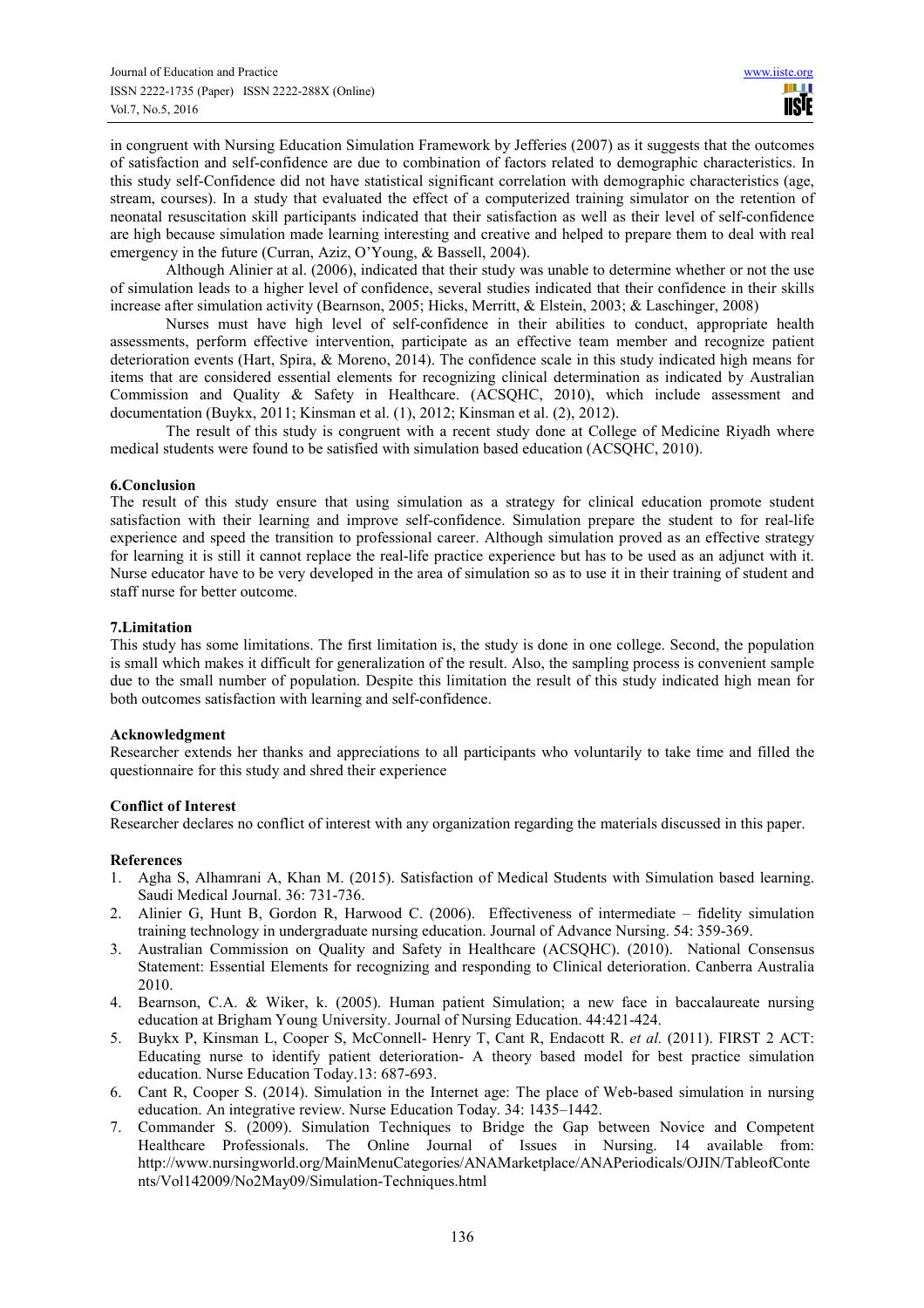HH I **TISIE** 

(last accessed on November 10th, 2015)

- 8. Curran V, Aziz K, O'Young S, Bassell C. (2004). Evaluation of the effect of a computerized training simulation (ANAKIN) on the retention of neonatal resuscitation skills. Teach learn Med. 16: 157-164.
- 9. Dennison S. El-Masi M. (2012). Development and psychometric assessment of the undergraduate nursing students' academic satisfaction Scale (UNSASS). Journal of Nursing Management. 20: 75-89.
- 10. Hart P, Spira L, Moreno N. (2014). Psychometric properties of clinical decision making self-confidence scale. Journal of Nursing Management. 22: 312-322.
- 11. Hayden J, Gross L, Smiley R. (2014). Simulation in Nursing Education: Current Regulations and Practices. Journal of Nursing Regulation. 5: 25-30.
- 12. Hicks F. (2006). Clinical Decision Making Self-Confidence Scale.
- 13. Hicks F. Coke L, Li S. The effect of High-Fidelity simulation on nursing students' knowlwdege and performance: Apolot study. National Council of State of Nursing, Inc. (NCSBN) 2009.
- 14. Hicks, F.D., Merritt, S.L., Elstein, A.S. (2003). Critical thinking and clinical decision making in critical care nursing: a pilot study. Heart and Lung, 32, 169-180.
- 15. Hunter C, Ravert P. (2010). Nursing Students' Perceptions of Learning Outcomes through Simulation Experiences. Undergraduate Research Journal for the Human Sciences. 9. Available from: http://www.kon.org/urc/v9/hunter.html. (Accessed November 10th, 2014)
- 16. Jeffries P R. (Ed.) (2007). Simulation in nursing education. New York: National League for Nursing.
- 17. Jefferies PR, Rizzolo MA. (2006). Designing and implementing models for the innovative use of simulation to teach nursing care of ill adults and children: A national, multi-site, multi-method study. New York: National League for Nursing.
- 18. Kiat T, Mei T, Nagammal S, Jonnie A. (2007). A review of learners' experience with simulation based training in Nursing. Singapore Nursing Journal. 34: 37-43.
- 19. Kinsman L, Cant R, Endacott R, Missen K. (2012). The FIRST ACT simulation program improves. The Australian Journal of Rural Health. 20: 271-274.
- 20. Kinsman L, Buykx P, Cant R, Endacott R, Missen K. (2012). The FIRST 2ACT Simulation program improves nursing practice in a rural Australian hospital. Australian Journal of Rural Health. 20: 270-274.
- 21. Laschinger S, Medves J, Pulling C, McGraw R, Waytuck B, Harrison M, Gambeta K. (2008). Effectiveness of simulation on health profession students, knowledge, skills, confidence and satisfaction. International Journal of Evidence Based Healthcare. 6:278-302.
- 22. Liaw S, Chan S, & Siau C. (2014). Comparison of Virtual Patient Simulation with Mannequin-Based Simulation for Improving Clinical Performances in Assessing and Managing Clinical Deterioration: Randomized Controlled Trial. Journal of Medical Internet Research. 16 Available from: http://www.jmir.org/2014/9/e214/ (Last accessed November 10th, 2014)
- 23. Maran N, Glavin R. (2003). Low- to high-fidelity simulation a continuum of medical education? Medical Education. 37: 22–28.
- 24. Miller K. (2014). The Effect of simulation activities on maternal-newborn knowledge in a practical nursing course: Implications for Practice. International Journal of Childbirth Education. 29: 41-45.
- 25. Mortan P. (1995). Creating a laboratory that simulates the critical care environment. Critical Care Nurse. 16: 76-81.
- 26. Mould J, White H, Gallagher R. (2011). Evaluation of a critical care simulation series for undergraduate nursing students. Contemporary Nurse. 38: 180-190.
- 27. Moule P, Wilford A, Sales R, Lockyer L. (2008). Students experiences and mentor views of the use of simulation for learning. Nurse Education Today. 28: 790-797.
- 28. National League for Nursing (NLN). (2006). Simulation Innovation Resource Center. www.sirc.nln.org/mod/page/view.php?id=347 Accessed: Jun 2014.
- 29. Norman J. (2012). Systematic Review of the Literature on Simulation in Nursing Education. The ABNF Journal. 32: 24-28.
- 30. McCaughey CS, Traynor MK. (2010). The role of simulation in nursing education. Nurse Education Today. 30: 827-32.
- 31. Newman I, Lim J, Pinda F. (2013). Content Validity Using a Mixed Methods Approach: Its Application and Development Through the Use of a Table of Specifications Methodology. Journal of Mixed Methods Research. 7: 243-260.
- 32. Polit DF, Tatano Beck C. (2011). Nursing Research: Generating and Assessing Evidence for Nursing Practice, (9th ed.). Philadelphia: J.B. Lippincott.
- 33. Powell-Laney S, Keen C, Hall K. (2012). The use of human patient simulators to enhance the clinical decision making of nursing students. Education for Health (Abingdon). 25:11-5.
- 34. Rakshasbhuvankar A, PatoleSK. (2011). Benefits of Simulation based training for neonatal resuscitation education: A systematic review. Resuscitation. 85: 1320-1323.